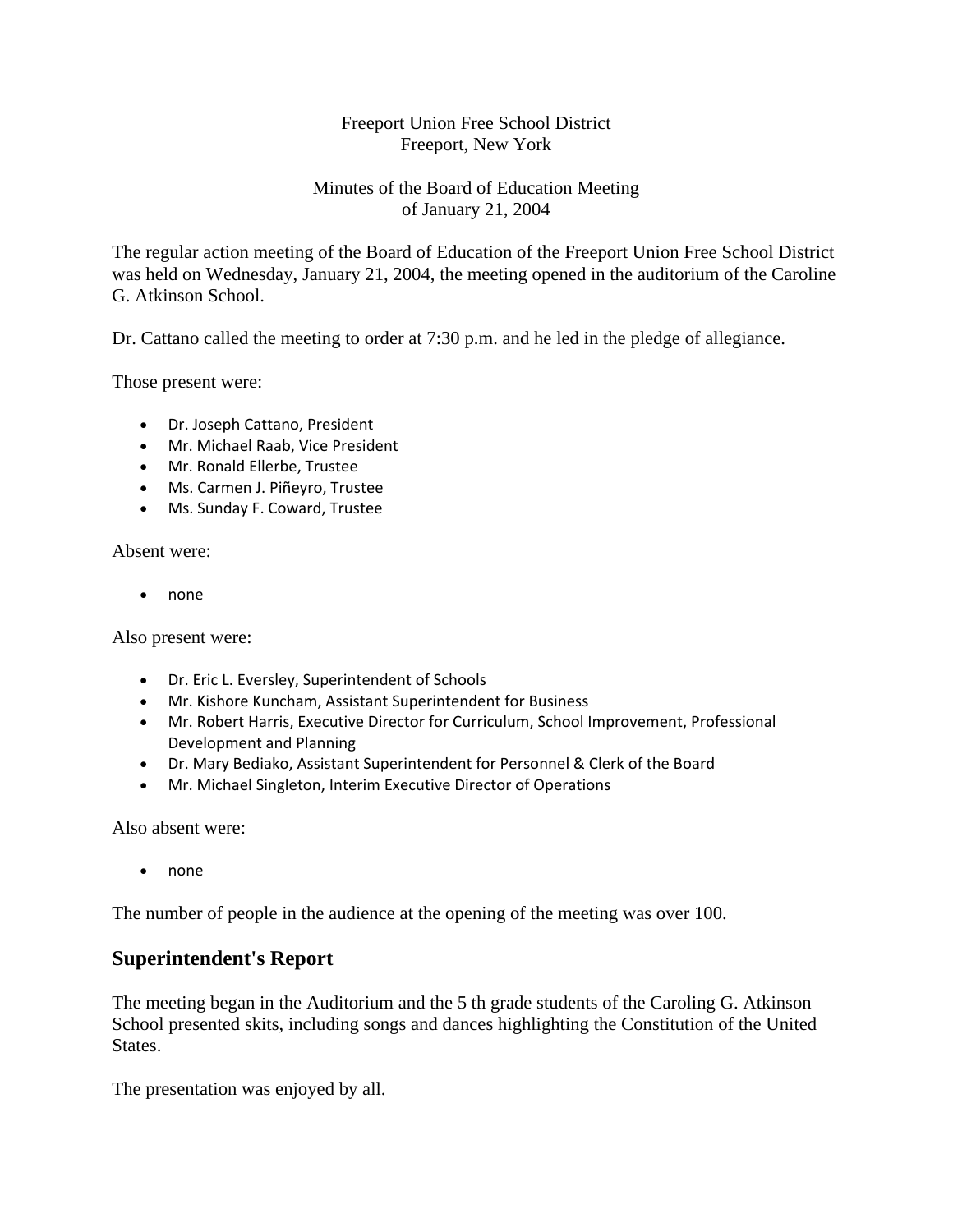Dr. Cattano called for a short recess at 8:15.

The meeting reconvened at 8:25 p.m. in the cafeteria.

Dr. Eversley, Superintendent of Schools, discussed the 2004-2005 calendar that he was recommending for adoption.

The Superintendent also discussed the textbook procedure which will be implemented for the second semester of the 2003-2004.

Dr. Eversley discussed the procedure that the State Education Department is putting in place for the scoring of the January 2004 Math A Exam. He outlined the problems that are associated with it and some of those difficulties include:

- 1. That the cut off score and the conversion chart for Math A will be determined after the administration of the test. Initial Report Cards for students may not include their regents scores.
- 2. For those courses where regents' scores are included in the final grade, the final grades may not be included in the report cards.
- 3. This may affect class schedules for some students in the second semester since the schools will not know if the students have passed the Math A exam.

Parents whose students will be affected will be notified once the cut off scores have been received and new report cards will be sent home.

Mr. Kishore Kuncham, Assistant Superintendent for Business informed the public that the Governor had released his proposed budget for the 2004-2005 school year. From the information gathered, it appears that the Education budget has increased 1.75% over last year. Details will be forthcoming.

Dr. Eversley relayed to the Board and public that the Caroline G. Atkinson Library is now complete and fully operational.

## **Questions from the Public**

The public was then given the opportunity to address the Board of Education. Each speaker was allowed to address the Board for six minutes. The Board and administration addressed the comments from the public.

The President of the Board called for another short break at 8:55 p.m.

He reconvened the meeting at 9:00 p.m.

## **Board of Education Committee Reports**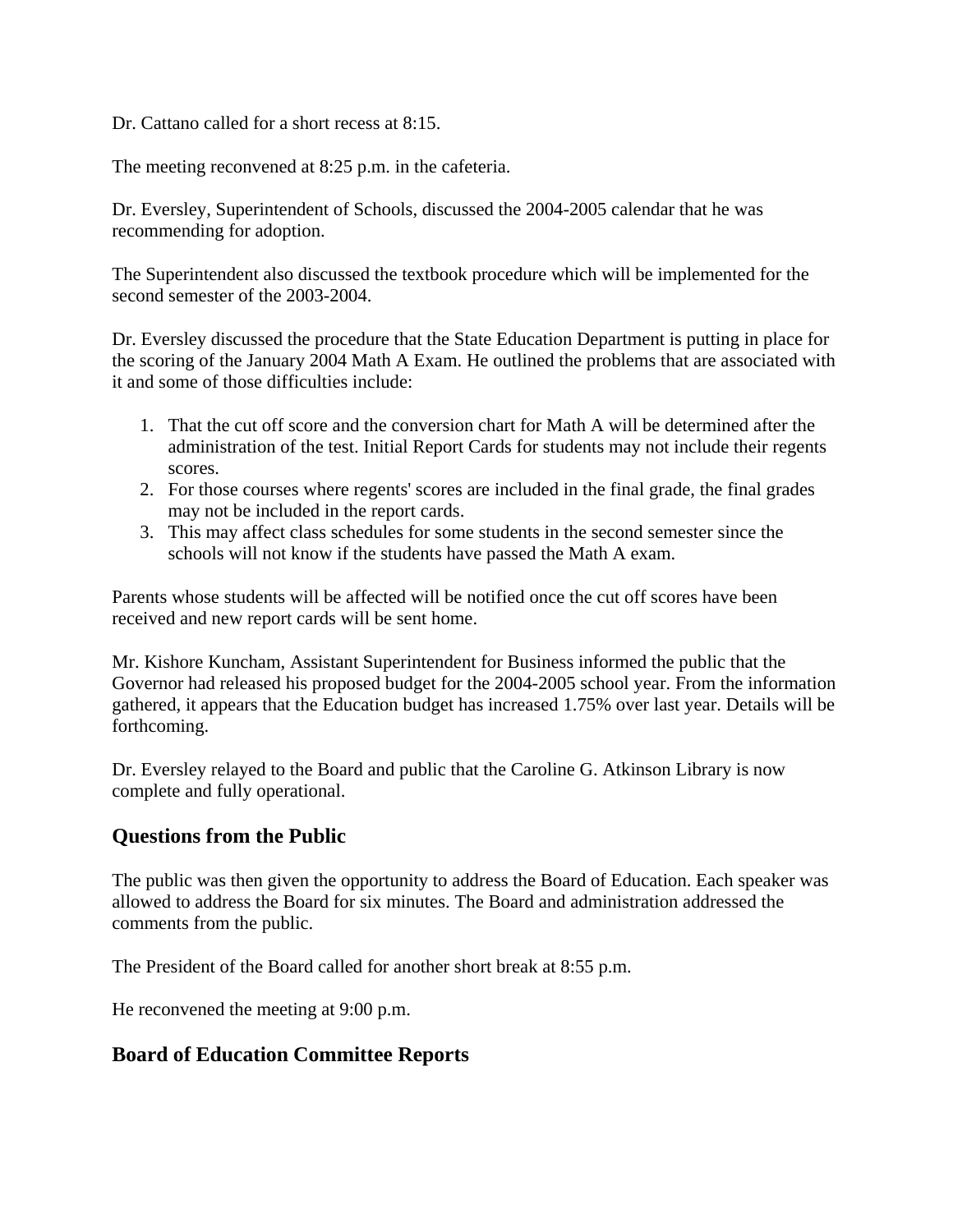Mr. Raab requested that the Board table the discussion on Communication Boxes for Community Input. He made a motion for the discussion to be tabled and Mr. Ellerbe seconded the motion. The motion passed unanimously, the vote was; Cattano, Coward, Ellerbe, Piñeyro and Raab.

## **Items for Action**

On a motion by Ms. Piñeyro and a second by Mr. Ellerbe the following items, on a consent agenda, were approved unanimously. The vote was; Cattano, Coward, Ellerbe, Piñeyro and Raab.

## **Acceptance of the Minutes**

Resolved that the Board of Education hereby accepts the minutes of the following meetings as written:

- December 3, 2003;
- December 5, 2003;
- December 12, 2003; and,
- December 17, 2003

#### **Leave of Absence**

Resolved that the Board hereby grants a request for leave as listed in the following Change of Status Report:

• **Michelle Richardson,** Clerk‐Typist, extension of a leave of absence, through June 30, 2004, for medical reasons.

#### **Change of Status**

Resolved that the Board of Education for the Freeport Union Free School District hereby grants a request for a change of status as listed in the following Change of Status Report:

• **Robert Hodge,** part‐time Cleaner, change to full‐time Cleaner effective January 6, 2004.

#### **Resignation of Staff**

Resolved that the Board of Education of the Freeport Union Free School District hereby accepts the letter(s) of resignation from the following staff members as listed :

- **John Cronin,** full-time Teaching Assistant, effective January 9, 2004.
- **Elaine Schreibman,** Permanent Substitute, effective December 19, 2003.
- **Jenise Hamma,** Permanent Substitute, effective December 19, 2003.
- **Maria Gibbs,** Lab Facilitator, effective January 30, 2004 .

## **Retirement of Staff**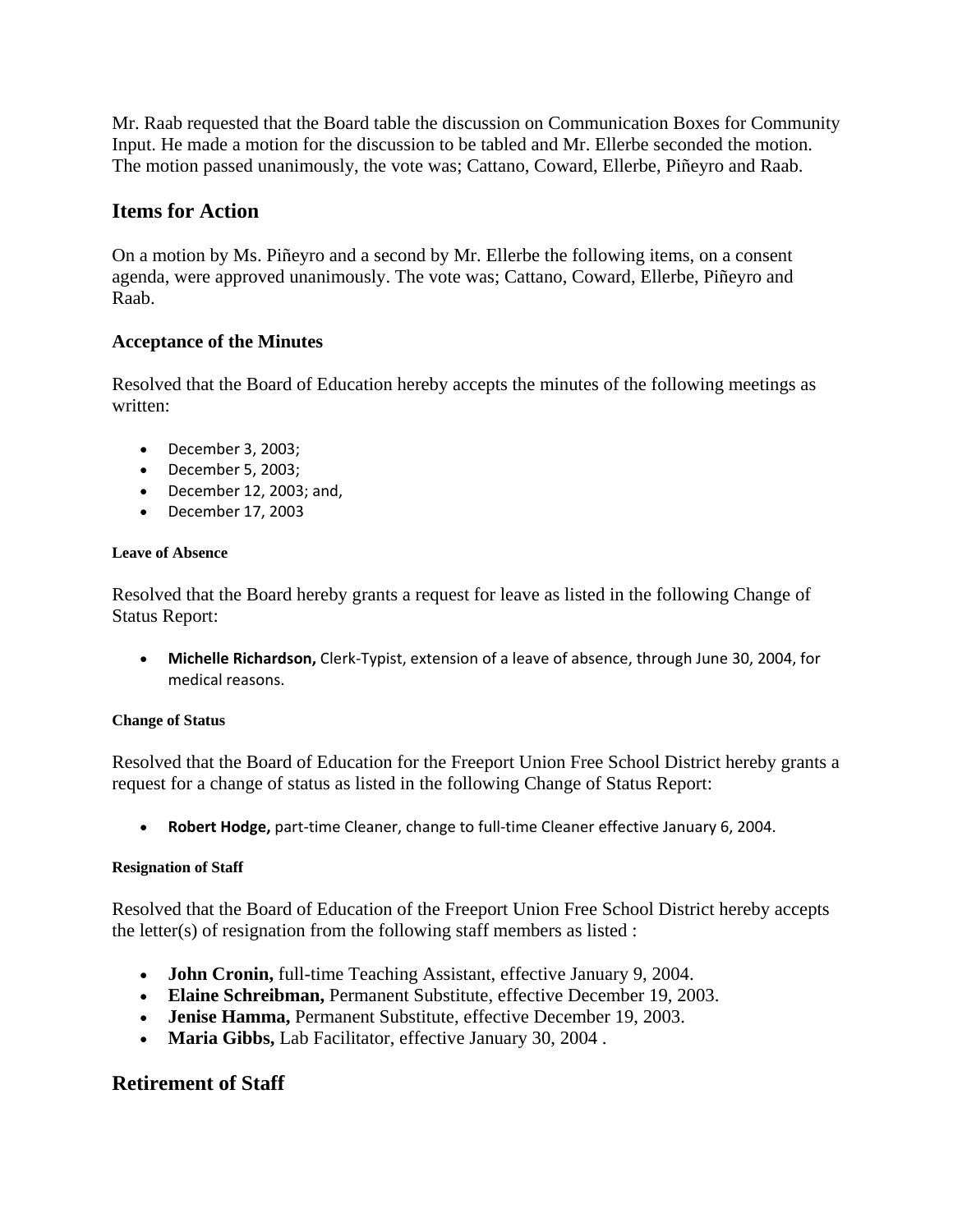Resolved that the Board of Education of the Freeport Union Free School District hereby accepts the letter(s) of resignation for the purpose of retirement from the following staff member as listed:

• **Raymond Johnson,** Assistant Principal, effective June 30, 2004, after serving the children of Freeport for more than 30 years

## **Appointment of Staff Report**

#### *Permanent Substitute*

Resolved that the Board hereby approves the permanent substitute teacher(s) as listed in the attached Appointment of Staff report

- **Brenda Daniel,** Permanent Substitute, (replacing D. Trepeta, resigned) a temporary appointment effective January 5, 2004 through June 30, 2004. Compensation will be at the Substitute Pay Rate of \$125 per day. Assignment: FHS.
- **Roberta Rizzo,** Permanent Substitute, (replacing J. Hamma, resigned) a temporary appointment effective January 13, 2004 through June 30, 2004. Compensation will be at the Substitute Pay Rate of \$125 per day. Assignment: Atkinson.

#### **Acceptance of the Minutes on the Committees on Special Education and Preschool Special Education**

Resolved that the Board of Education hereby accepts the minutes of the meetings of the committees on special education and preschool special education for the following dates:

- December 1, 2003;
- December 2, 2003;
- December 3, 2003;
- December 9, 2003;
- December 11, 2003;
- December 12, 2003;
- December 15, 2003;
- December 18, 2003;
- January 6, 2004;
- January 7, 2004;
- January 8, 2004;
- January 9, 2004;
- January 12, 2004; and,
- January 13, 2004.

#### **Adoption of the School Calendar 2004-3005**

Be It Resolved that the Board of Education of the Freeport Union Free School District hereby adopts the attached School Calendar for the 2004-2005 school year.

#### **Acceptance of a gift**

Be It Resolved that the Board of Education of the Freeport Union Free School District hereby accepts, with gratitude, a donation of \$500 from the American Legion. This generous gift has been given to the Freeport High School Select Chorale.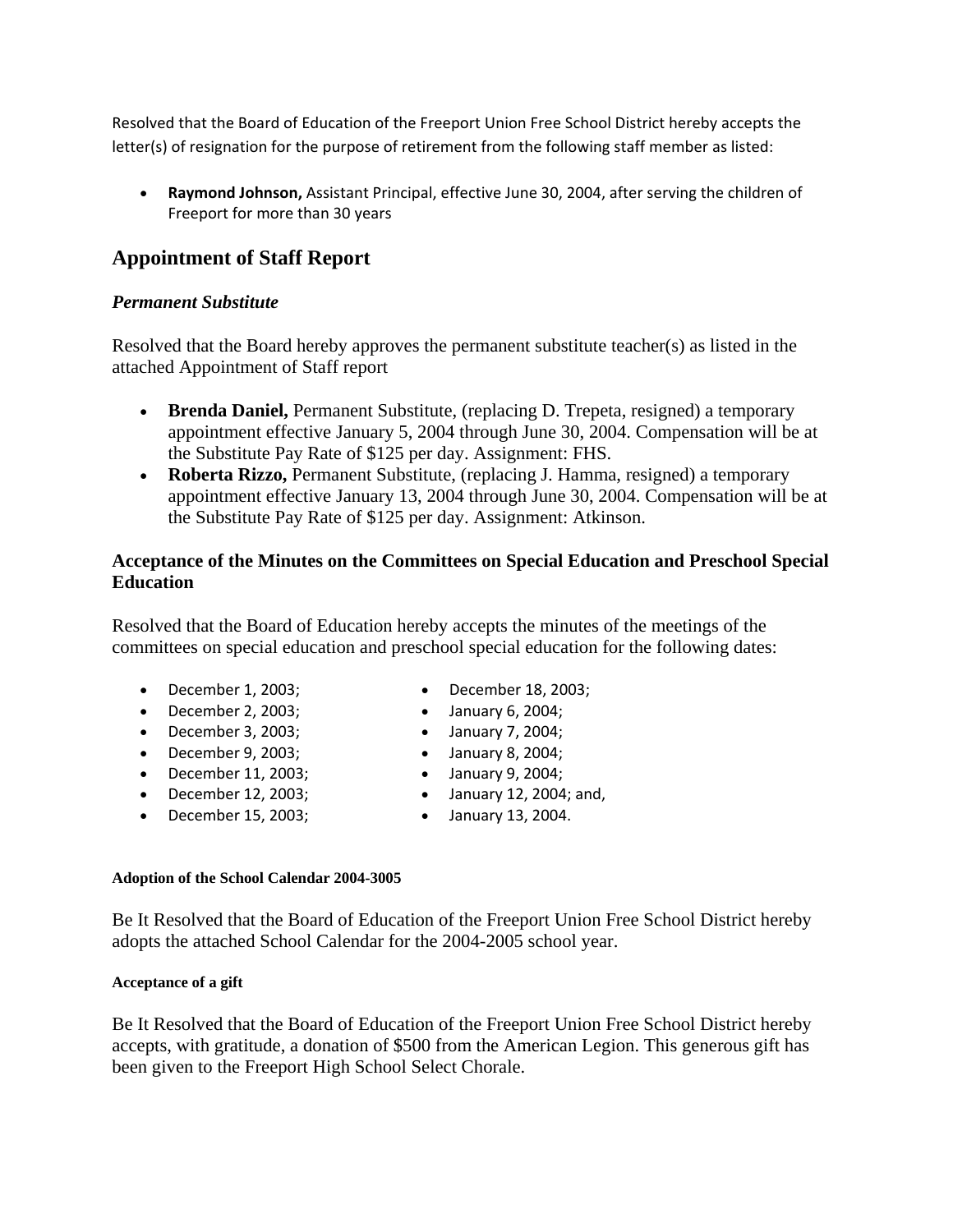## **Executive Session**

At 9:30 p.m. a motion was made by Mr. Ellerbe to go into Executive Session to discuss four matters of Personnel and one matter of Collective Negotiations.

The motion was seconded by Ms. Piñeyro and the motion passed.

The vote was: Ellerbe, Piñeyro and Raab.

At 11:23 p.m. on a motion by Mr. Raab and a second Ms. Piñeyro the Board returned to open session. The vote was: Cattano, Coward, Ellerbe, Piñeyro and Raab.

## **Adjournment**

At 11:24 p.m., with no other business, on a motion by Mr. Raab and seconded by Ms. Piñeyro the Board adjourned the meeting. The vote was unanimous: Cattano, Coward, Ellerbe, Piñeyro and Raab.

Respectfully submitted,

Mary R. Bediako Clerk of the Board

\_\_\_\_\_\_\_\_\_\_\_\_\_\_\_\_\_\_\_\_\_\_\_

# **Freeport Public Schools 20042005 School Calendar**

|                 |                | <b>September</b> 1-2 Teachers Report – Staff Development Days       |
|-----------------|----------------|---------------------------------------------------------------------|
|                 | 6              | Labor Day - Schools closed                                          |
|                 | 7              | <b>First Day of Schools for Students</b>                            |
|                 | $16-$<br>17    | Schools closed                                                      |
| October         | 11             | Columbus Day - Schools closed                                       |
| <b>November</b> | $\overline{2}$ | Staff Development/Parent/Teacher Conf. Day - No school for students |
|                 | 11             | Veterans Day - school closed                                        |